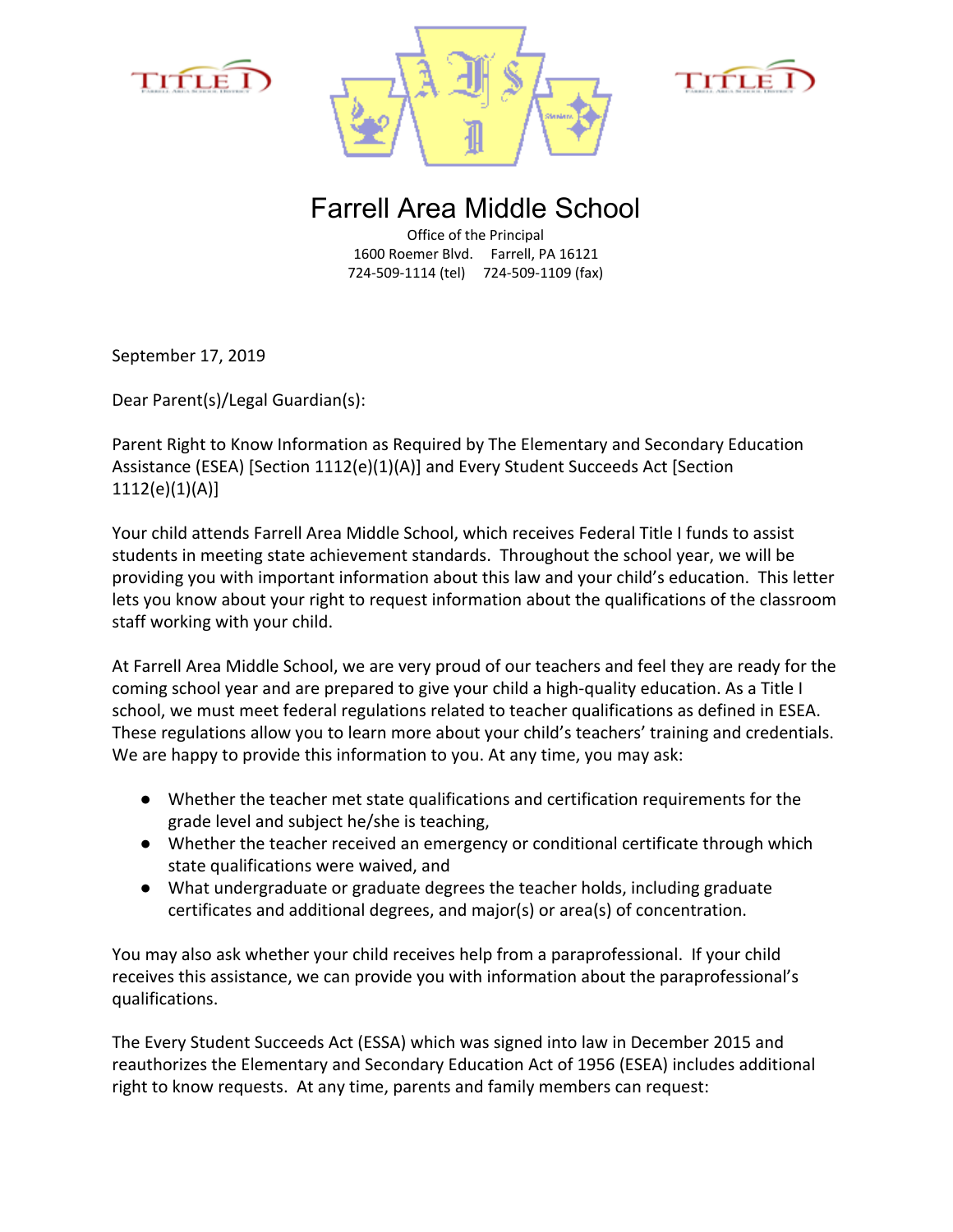





## Farrell Area Middle School

Office of the Principal 1600 Roemer Blvd. Farrell, PA 16121 724-509-1114 (tel) 724-509-1109 (fax)

- Information on policies regarding student participation in assessments and procedures for opting out, and
- Information on required assessments that include
- subject matter tested,
- purpose of the test,
- source of the requirement (if applicable),
- amount of time it takes students to complete the test, and
- time and format of disseminating results.

Our staff is committed to helping your child develop the academic knowledge and critical thinking he/she needs to succeed in school and beyond. That commitment includes making sure that all of our teachers and paraprofessionals meet applicable Pennsylvania state requirements.

If you have any questions about your child's assignment to a teacher or paraprofessional, please contact Matthew Fowler at Farrell Area Middle School at 724.509.1245.

Sincerely,

Matthew Fowler Matthew Fowler Middle / High School Principal

Japraunika Wright Japraunika Wright Elementary Principal Director of Title I Services